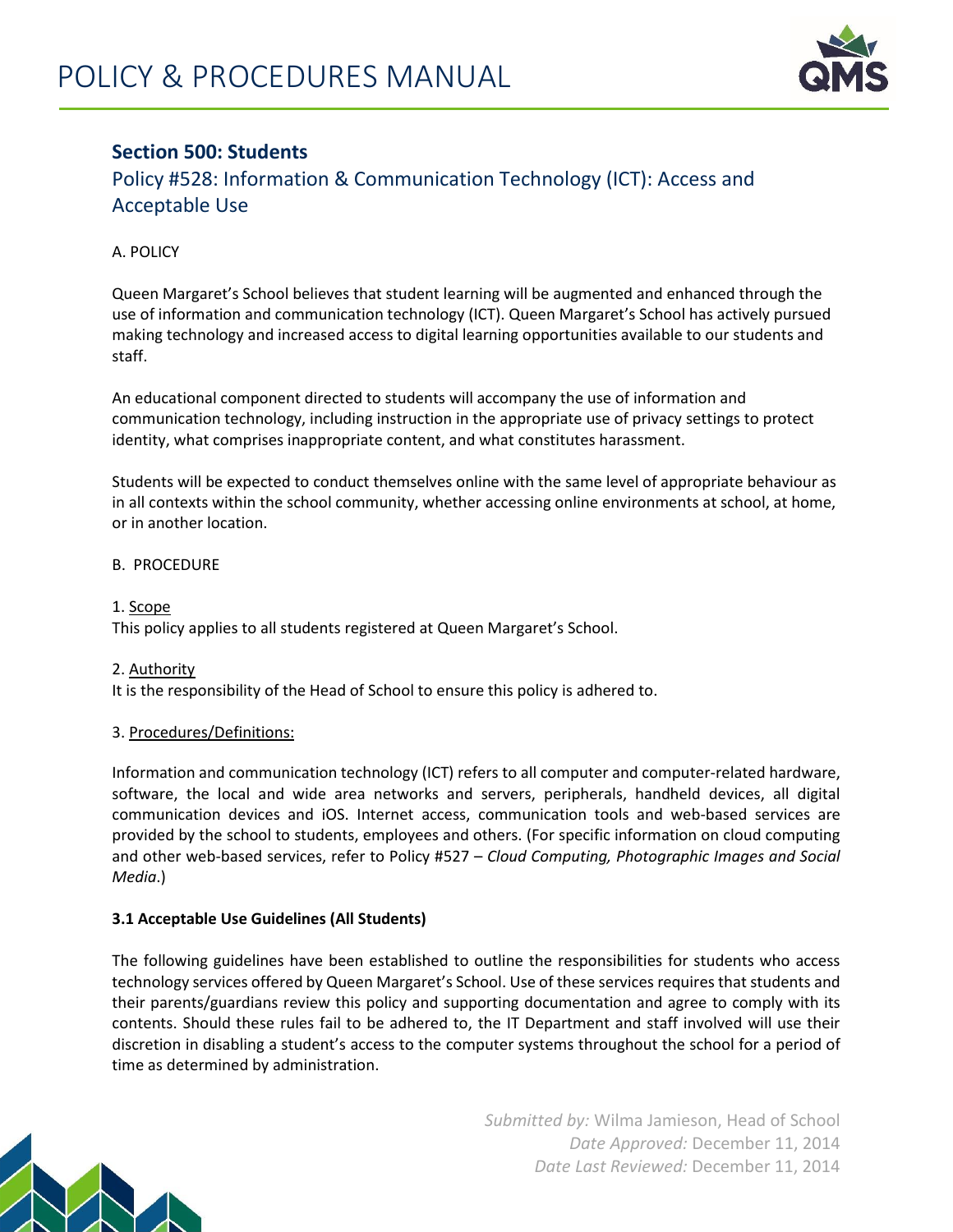# POLICY & PROCEDURES MANUAL



a. ACCEPTABLE USE: One purpose of the Internet is to support research and education in and among academic institutions around the world by providing access to unique resources and the opportunity for collaborative work that might otherwise not be available.

Transmission of material in violation of any BC and Canadian laws is prohibited. This includes, but is not limited to, copyrighted material, threatening or obscene material, or material protected by trade secrets. Use of the Internet for commercial activities is generally not acceptable.

- b. PRIVILEGES: The use of QMS technology resources are a privilege, not a right, and inappropriate use will result in suspension or cancellation of that privilege. School administration will make the final decision as to what is appropriate use.
- c. NETIQUETTE: The use of web-based services requires that students abide by accepted rules of network etiquette. While in class or using a computer and network for course assignments, it is expected that students are performing Internet research for educational and research purposes only. Accepted rules of network etiquette include (but are not limited to) the following:
	- Cyber Bullying will NOT be tolerated. Consequences for posting inappropriate content on the school network, including Web-Based services, or Social Media sites may include:
		- **Suspension of computer account**
		- Contacting parents and/or RCMP if appropriate
		- Enrolment in a counselling program
		- Suspension or expulsion from school.
	- Be polite and use appropriate language when establishing or maintaining contact in any educational Internet communications. In all messages, do not swear, use vulgarities or any other inappropriate language.
	- Anything pertaining to illegal activities is strictly forbidden and must be reported to the appropriate authorities. Do not view, download, share, or access any material that is offensive in nature, (e.g. racist, pornographic, etc.). Offending students will lose computer privileges immediately.
	- Do not use the network in such a way that would disrupt the use of the network by others.
	- Do not give out any unapproved personal information to any website or any person on the Internet, including personal addresses or phone numbers. Unapproved personal information also includes any file with a name or image of a QMS student or staff member.
	- Do not download or install any versions of any File Sharing programs.
	- Do not access Social Media sites during instruction time unless instructed to do so by a teacher.
	- Do not download copyrighted material in data files (such as .mps, .mov, .wma) for personal use.

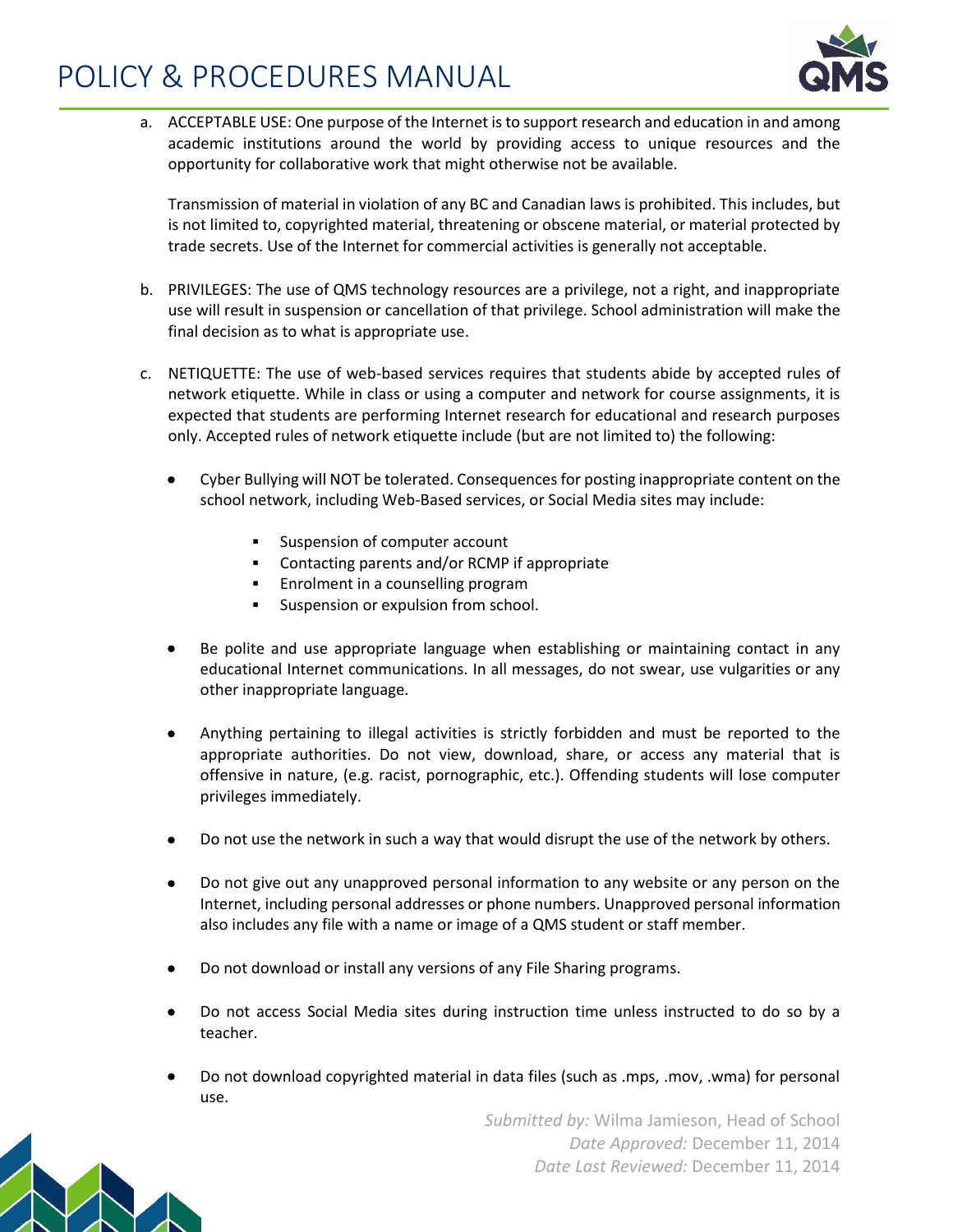

- Do not download executable or archive installed files (.zip, .exe, .com, .jar, .rar) or run such files obtained on-line on the school network.
- Do not use the network to plagiarize assignments; the Internet is a RESEARCH tool, not a repository of work for students to download and hand in.
- Print only what is necessary. Print jobs are being audited, and excessive printing will be billed to a student's account.
- d. PERSONAL ACCOUNTS and PASSWORDS: Security on our QMS computer system is a high priority. A student's computer account should be used accordingly:
	- Each student account is to be used only by the student to which it is assigned. Sharing accounts is not permitted.
	- Each student must maintain a unique, "private" and complex password. Your password should be changed regularly. If you think someone knows your password, change it immediately.
	- Students must remember to log out when they are finished using the computer so that no one else will have access to their files and account privileges.
	- Student accounts may be being monitored to ensure proper and appropriate usage.
	- Students may be held liable for any actions that stem from the use of their computer account.
- e. COMMUNICATION/CHAT and INSTANT MESSAGING: Students are encouraged to remain in contact with friends and family electronically. The time for this communication is outside scheduled regular instructional times, unless directed by a teacher.
- f. WORKSPACE: Students are responsible for their workspace. No FOOD or DRINKS are allowed while working with the school's computers. This includes the computer and the immediate area of use.
- g. VANDALISM: Tampering with computer hardware or network systems is not allowed. This includes but is not limited to the uploading or creation of computer viruses, hacking and abuse of equipment, or downloading and installing unapproved computer programs (applications). Violators will have their privileges terminated immediately and will be invoiced for any damage. Students must notify IT staff a[t helpdesk@qms.bc.ca](mailto:helpdesk@qms.bc.ca) or their classroom teacher of any damage to computer equipment.
- h. CONNECTING PERSONAL EQUIPMENT: Students may connect personal devices to the school's network once they have been given a computer account. Misuse of the school's network as outlined in Section 3.1.c of this policy could lead to the student being banned from access to the wireless network or confiscation of their personal devices (length of time to be determined by school administration). Connecting any wireless routers or switches to the QMS network will lead to immediate confiscation of such a device.



*Submitted by:* Wilma Jamieson, Head of School *Date Approved:* December 11, 2014 *Date Last Reviewed:* December 11, 2014